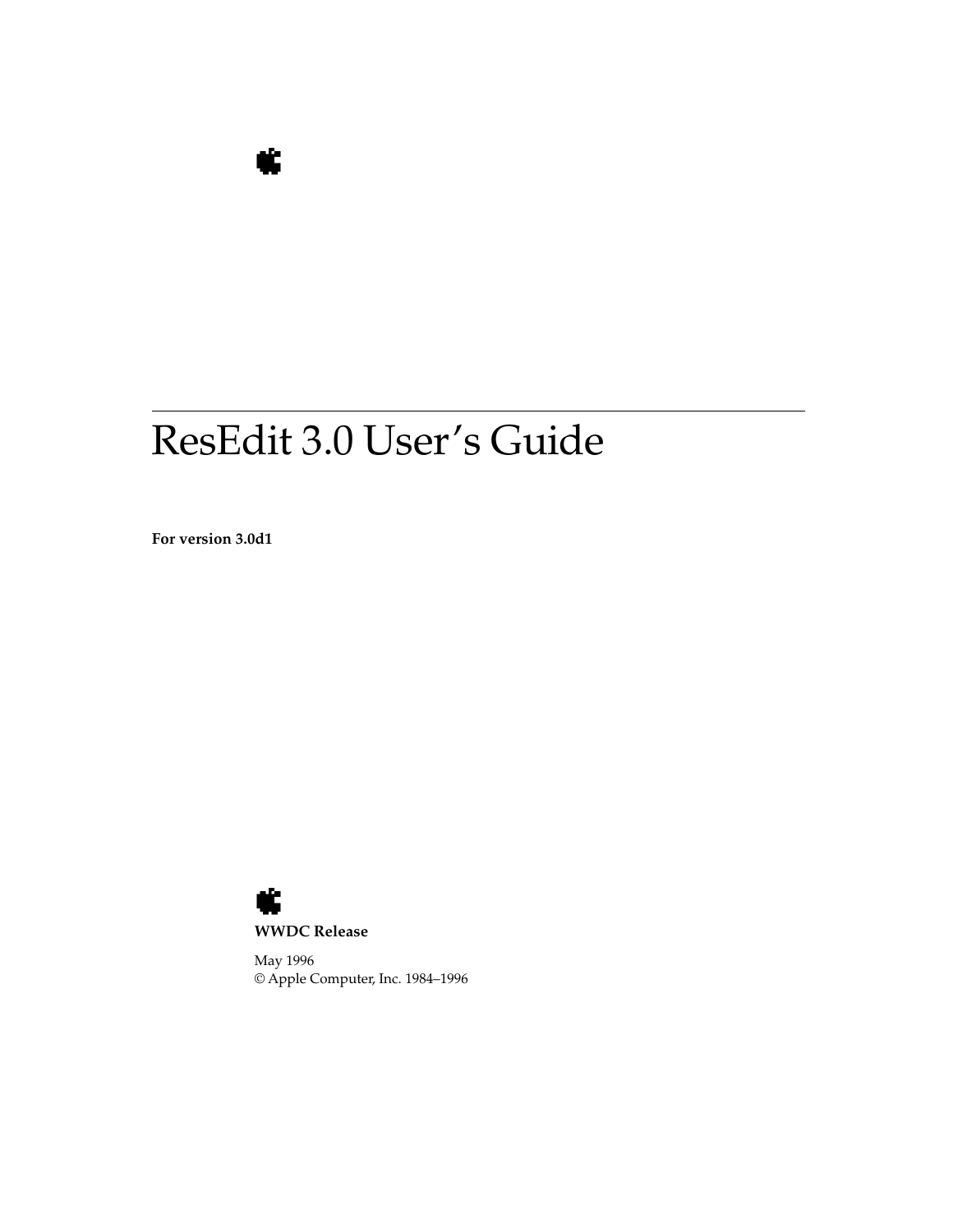Apple Computer, Inc. © 1996 Apple Computer, Inc. All rights reserved.

No part of this publication may be reproduced, stored in a retrieval system, or transmitted, in any form or by any means, mechanical, electronic, photocopying, recording, or otherwise, without prior written permission of Apple Computer, Inc., except to make a backup copy of any documentation provided on CD-ROM.

The Apple logo is a trademark of Apple Computer, Inc. Use of the "keyboard" Apple logo (Option-Shift-K) for commercial purposes without the prior written consent of Apple may constitute trademark infringement and unfair competition in violation of federal and state laws.

No licenses, express or implied, are granted with respect to any of the technology described in this book. Apple retains all intellectual property rights associated with the technology described in this book. This book is intended to assist application developers to develop applications only for Apple-labeled or Apple-licensed computers.

Every effort has been made to ensure that the information in this manual is accurate. Apple is not responsible for typographical errors. Apple Computer, Inc. 1 Infinite Loop

Cupertino, CA 95014 408-996-1010

Apple, the Apple logo, and Macintosh are trademarks of Apple Computer, Inc., registered in the United States and other countries. Geneva, Mac, Monaco, and ResEdit are trademarks of Apple Computer, Inc.

Adobe, Acrobat, and PostScript are trademarks of Adobe Systems Incorporated or its subsidiaries and may be registered in certain jurisdictions.

Helvetica and Palatino are registered trademarks of Linotype-Hell AG and/or its subsidiaries.

ITC Zapf Dingbats is a registered trademark of International Typeface Corporation. QuickView™ is licensed from Altura

Software, Inc.

Simultaneously published in the United States and Canada.

**Even though Apple has reviewed this manual, APPLE MAKES NO WARRANTY OR REPRESENTATION, EITHER EXPRESS OR IMPLIED, WITH RESPECT TO THIS MANUAL, ITS QUALITY, ACCURACY, MERCHANTABILITY, OR FITNESS FOR A PARTICULAR PURPOSE. AS A RESULT, THIS MANUAL IS SOLD "AS IS," AND YOU, THE PURCHASER, ARE ASSUMING THE ENTIRE RISK AS TO ITS QUALITY AND ACCURACY.**

**IN NO EVENT WILL APPLE BE LIABLE FOR DIRECT, INDIRECT, SPECIAL, INCIDENTAL, OR CONSEQUENTIAL DAMAGES RESULTING FROM ANY DEFECT OR INACCURACY IN THIS MANUAL, even if advised of the possibility of such damages.**

**THE WARRANTY AND REMEDIES SET FORTH ABOVE ARE EXCLUSIVE AND IN LIEU OF ALL OTHERS, ORAL OR WRITTEN, EXPRESS OR IMPLIED. No Apple dealer, agent, or employee is authorized to make any modification, extension, or addition to this warranty.**

**Some states do not allow the exclusion or limitation of implied warranties or liability for incidental or consequential damages, so the above limitation or exclusion may not apply to you. This warranty gives you specific legal rights, and you may also have other rights which vary from state to state.**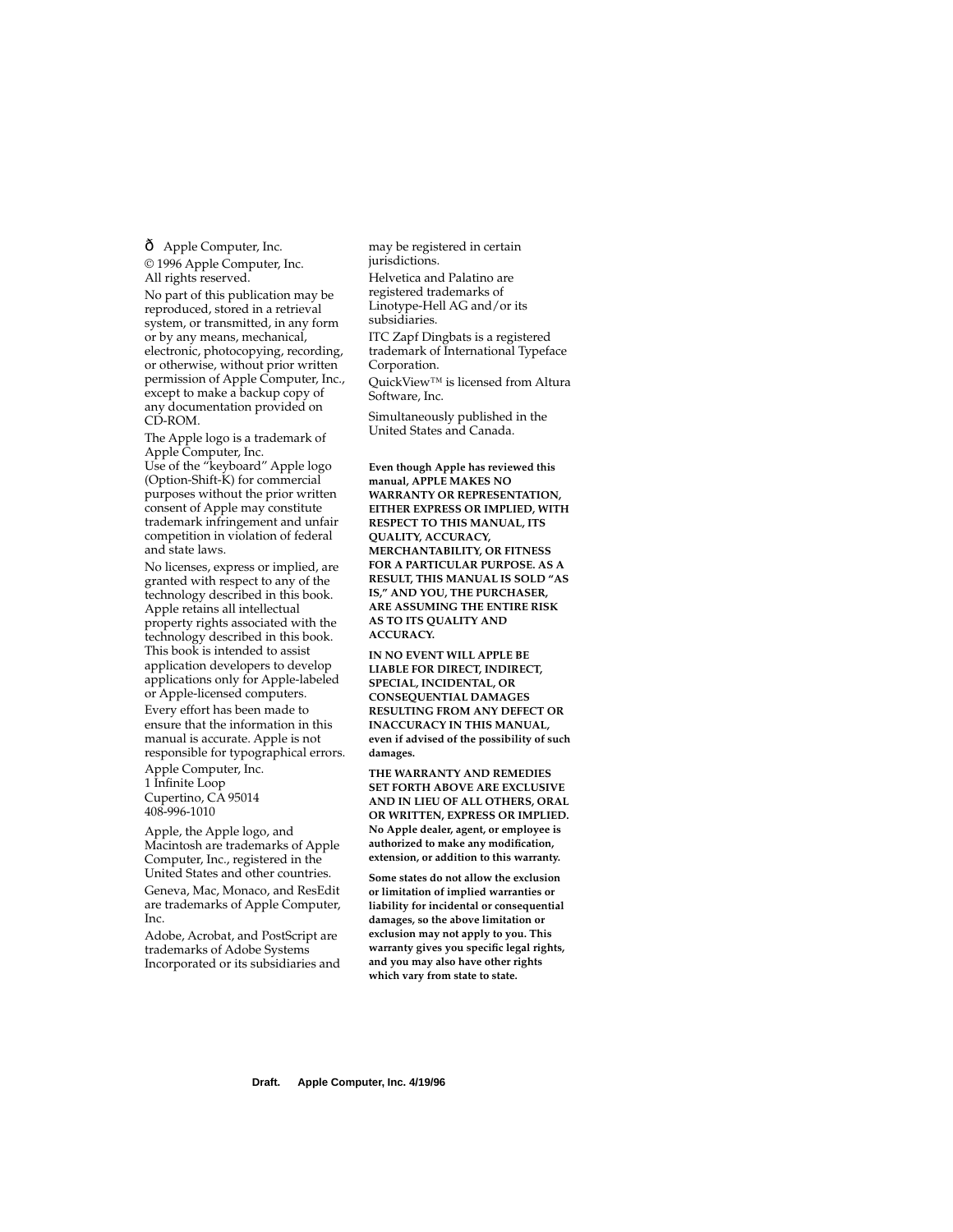# **Contents**

| Introduction 1-3                     |        |
|--------------------------------------|--------|
| New Features 1-3                     |        |
| Resources 1-3                        |        |
| Getting Started 1-4                  |        |
| The Windows in ResEdit 3.0<br>$1-5$  |        |
| The Resource Type Window 1-6         |        |
| The Resource List Window 1-8         |        |
| A Resource Editor Window 1-9         |        |
| Managing Files 1-10                  |        |
| Creating a New File 1-10             |        |
| Opening a File 1-11                  |        |
| Saving a File 1-11                   |        |
| Working With Resources 1-12          |        |
| Creating Resources 1-12              |        |
| Deleting Resources 1-12              |        |
| Selecting Resources 1-12             |        |
| Performing a Drag-and-Drop Operation | $1-12$ |
| Editing Resources 1-13               |        |
| Editing Resource Attributes 1-13     |        |
| Editing a Resource 1-13              |        |
| Setting Preferences 1-13             |        |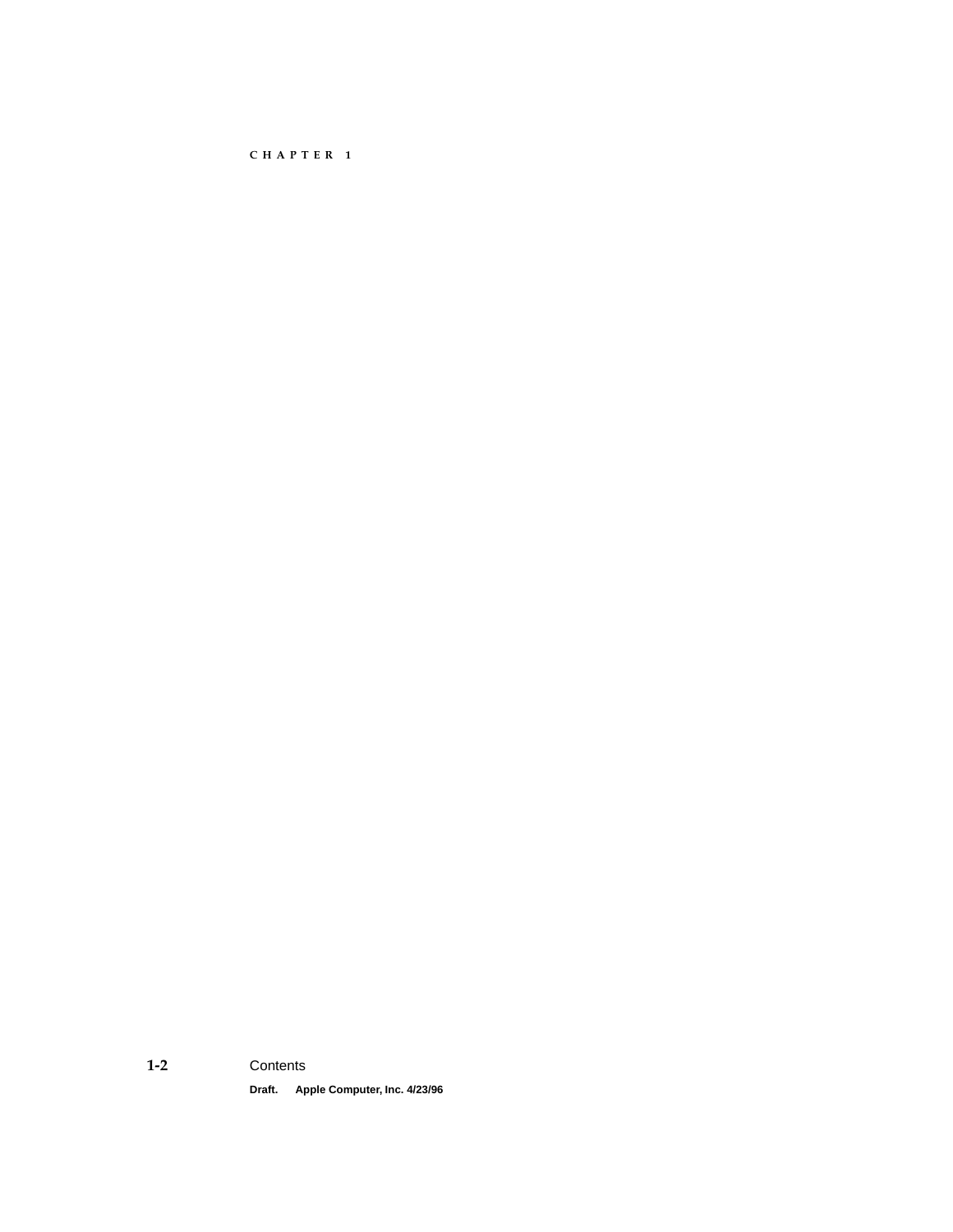<span id="page-4-0"></span>Introducing ResEdit 3.0 1

ResEdit 3.0 is a resource editing application used to create and edit Macintosh resources. It is part of the Macintosh suite of development tools, for developing Macintosh applications. ResEdit is a standard Macintosh application that runs on System 7.1 and later, as well as on Mac OS 8. The current version does not run on Motorola 68K-based Macintosh platforms.

This chapter describes ResEdit's new features and then reviews the concepts and terminology you need to work with resources. It then shows you how to get started using ResEdit 3.0, complete with steps and sample screen shots.

# **Introduction**

#### New Features

ResEdit 3 offers several new features:

- **Drag and drop.** ResEdit provides drag-and-drop support for convenient resource manipulation.
- **WorldScript support.** ResEdit provides support for double-byte, right-to-left scripts, allowing you to edit resources in any language or script.
- **Inline editing.** ResEdit provides inline editing of resource attributes.
- **Hierarchical views.** In the main document (resource type) window, ResEdit provides a Finder-like hierarchy, with a right-facing triangle next to each resource type. When clicked, the triangle turns down and exposes the individual resources in that resource type.

#### **Resources**

While familiarity with Macintosh programming concepts and terms is assumed, this section touches on the basic concepts you should understand before you begin to use ResEdit. For more information, see *Inside Macintosh: More Macintosh Toolbox,* for its description of the Resource Manager.

The Macintosh file structure is designed to include a *data fork* and a *resource fork.* Within the resource fork are stored individual resources, which are a basic element of every Macintosh application. Resources typically include data that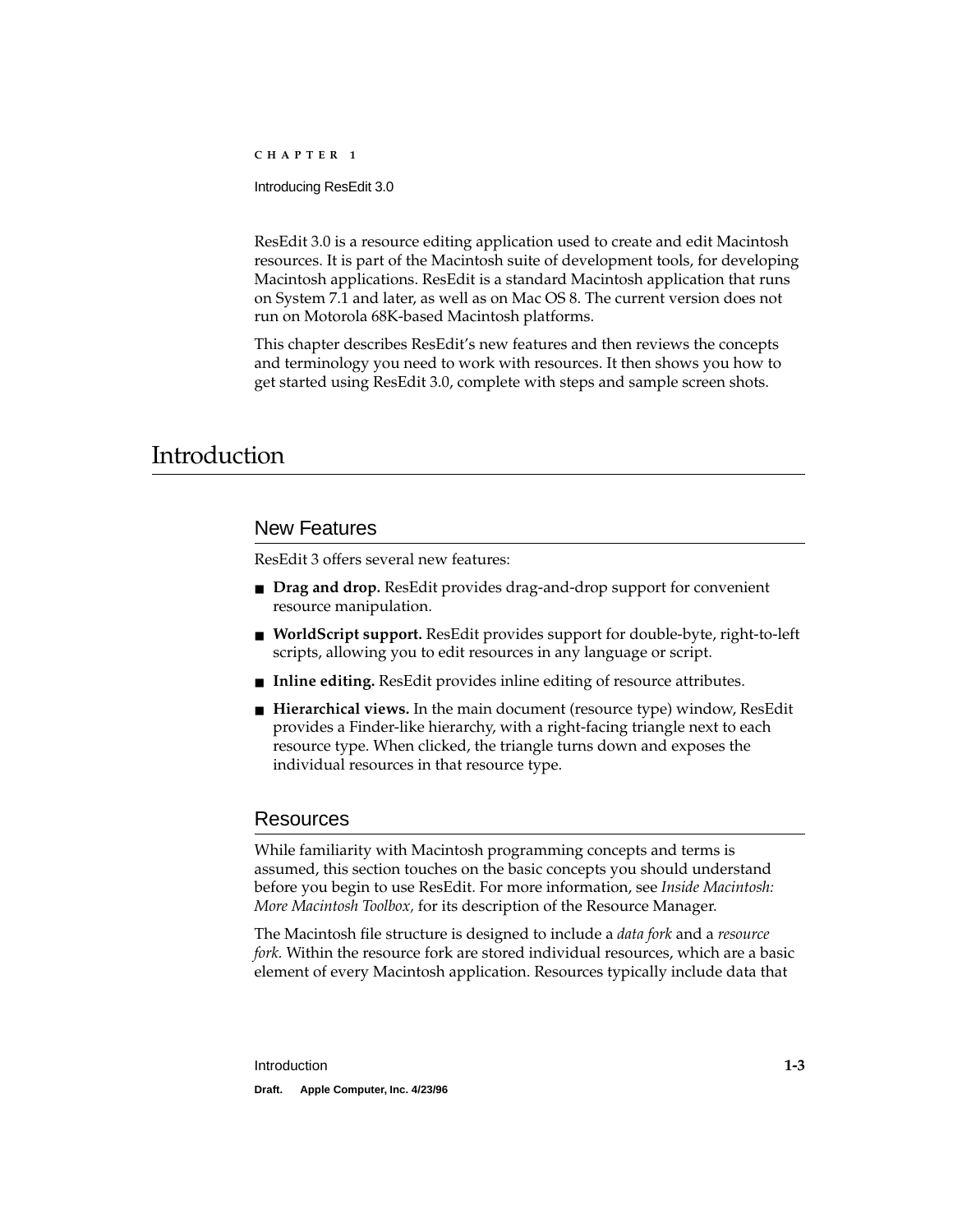<span id="page-5-0"></span>Introducing ResEdit 3.0

describes menus, windows, controls, dialog boxes, sounds, fonts, and icons. Because such resources are separate from the application's code, you can easily create and manage resources for menu titles, dialog boxes, and other parts of your application without recompiling. Resources also simplify the process of translating interface elements containing text into other languages.

Resources are classified by *type.* Each type has its own name, which consists of exactly four characters. Any characters in the Macintosh character set can occur in resource type names, but typically they consist of lower and uppercase letters, numerals, punctuation marks, and the space and Option-space characters. There are many types of resources, and you can create your own resource types with ResEdit if you don't find the type you need.

To distinguish individual resources within a resource type, each one is given a *resource ID* number. Within a resource type, these numbers must be unique. The resource can also be given a resource name, but whether you provide this string is optional.

*Resource flags* specify how the resource is treated at runtime. See *Inside Macintosh: More Macintosh Toolbox* for more information on resource flags.

The rest of this chapter describes using ResEdit 3.0—how resource information is presented to you and how to create and edit resources.

# Getting Started

Once you've installed ResEdit, you're ready to begin creating or editing resources.

Launch ResEdit like any other Macintosh application, by double-clicking its icon from within the Finder or by selecting the application and going to the File menu in the Finder and choosing the Open command.

After the application has been launched, you can create a new document (resource type) or open an existing resource file. You can set numerous preferences to affect the behavior of ResEdit. For more information see ["The](#page-18-0)  [File Menu" \(page 2-3\).](#page-18-0)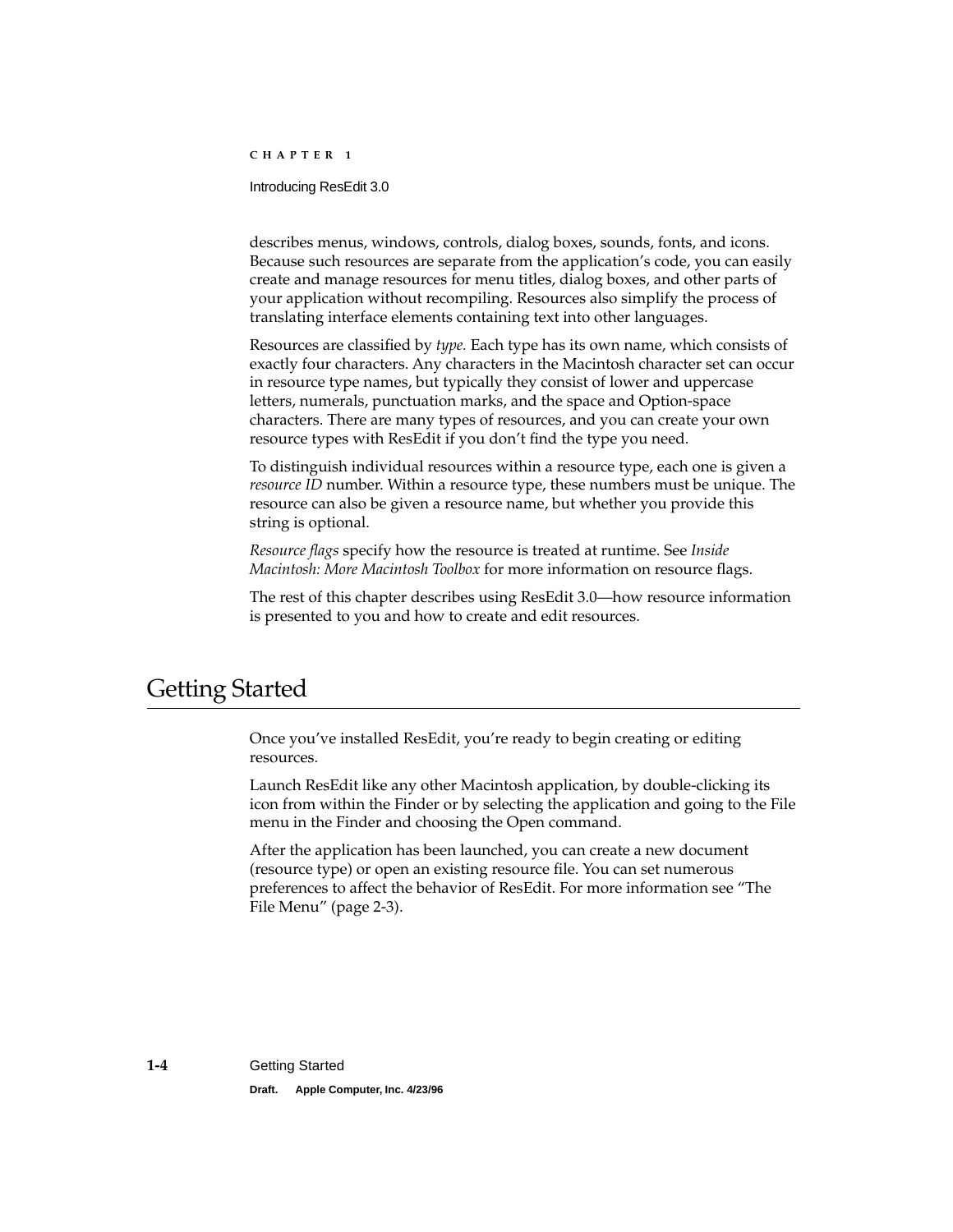## <span id="page-6-0"></span>The Windows in ResEdit 3.0 1

ResEdit 3.0 has a three-level window hierarchy. The main document window, called the *resource type window,* displays a list of resource types. Associated with the main window are two other windows you can open and work with:

- the *resource list window*, which displays a list of individual resources of a single type
- the *resource editor window*, where you can display and edit a single resource

In using ResEdit, most of your time is spent in manipulating and displaying data using these three windows. [Figure 1-1](#page-7-0) shows the three windows.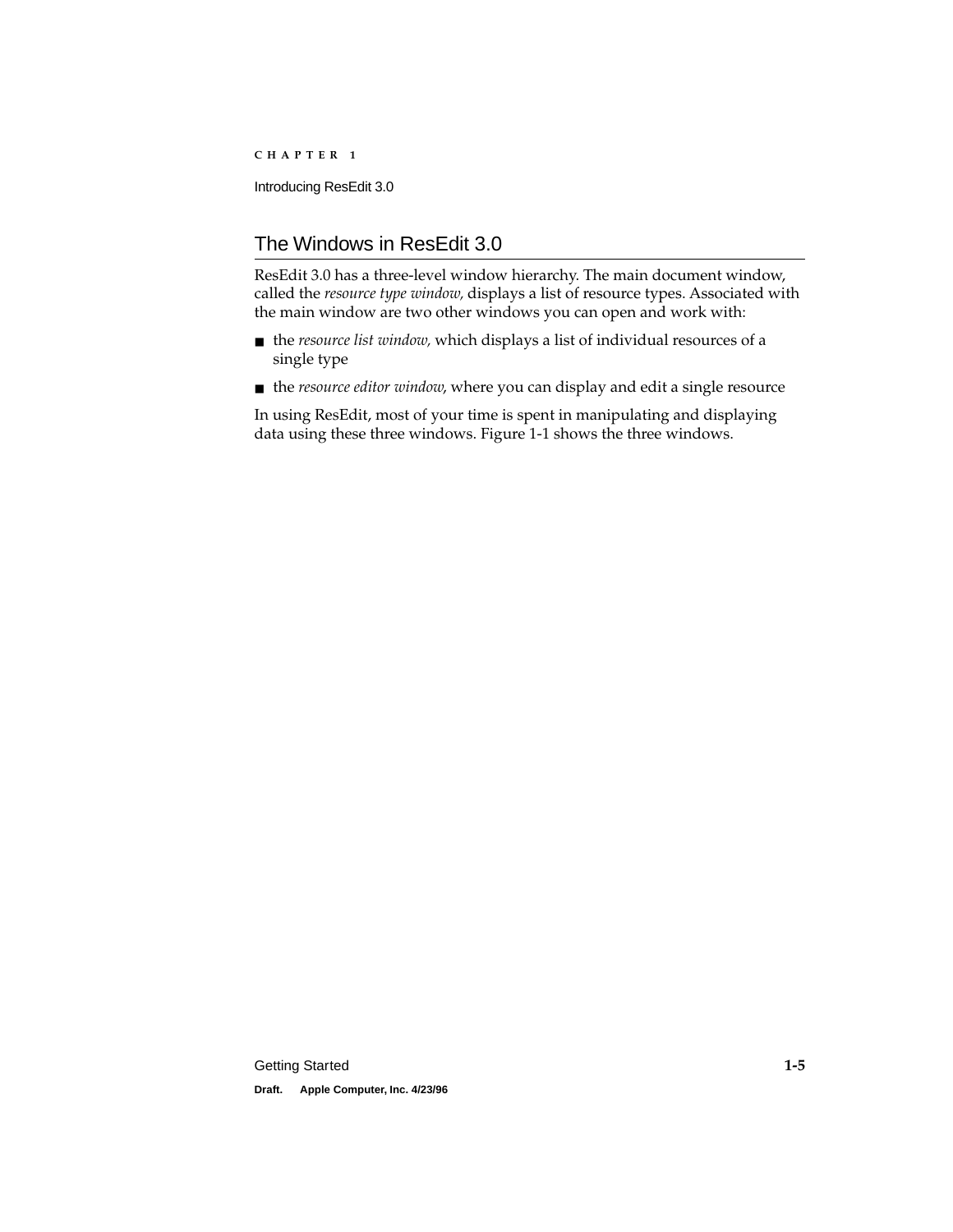#### **Figure 1-1** The editor's three windows

<span id="page-7-0"></span>

#### The Resource Type Window 1

The resource type window is a visual representation of all the resources found within the resource fork of a file. The resources are grouped by resource type and are listed alphabetically ([Figure 1-2](#page-8-0)).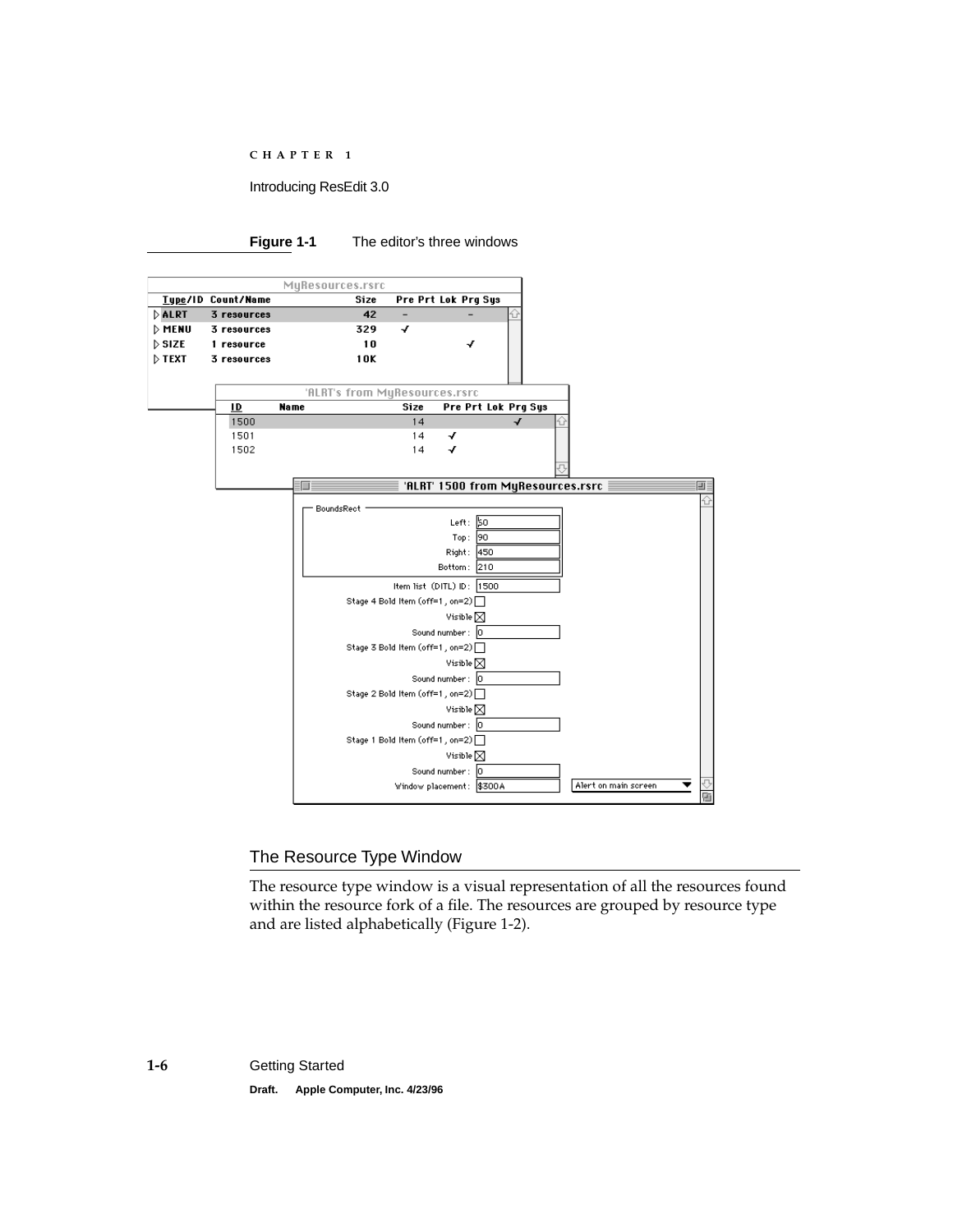|                       |                    | MyResources.rsrc |   |                            |   | l∎≣ |
|-----------------------|--------------------|------------------|---|----------------------------|---|-----|
|                       | Tupe/ID Count/Name | Size             |   | <b>Pre Prt Lok Prg Sus</b> |   |     |
| $\triangleright$ ALRT | 3 resources        | 42               |   |                            |   |     |
| $\sim$ Menu           | 3 resources        | 329              | √ |                            |   |     |
| 128                   | Apple              | 44               |   |                            |   |     |
| 129                   | File               | 159              | √ |                            |   |     |
| 130                   | Edit               | 126              | √ |                            |   |     |
| $\triangleright$ SIZE | 1 resource         | 10               |   |                            | √ |     |
| <b>TEXT</b>           | 3 resources        | 1 O K            |   |                            |   |     |

<span id="page-8-0"></span>Figure 1-2 Resource type window for the file MyResources.rsrc

To the left of each resource type is a triangle, which can be flipped downward to expand or collapse a sorted list of resources. Clicking the triangle toggles its orientation. When the triangle is facing right, individual resources for that type are not displayed. When the triangle is facing downward, individual resources are displayed.

Resource types within the resource types window are displayed in boldface, and individual resources are displayed in plain text. Just below the name of the resource types window are labels for the columns of resource attributes.

This information and its default format are presented in [Table 1-1](#page-9-0).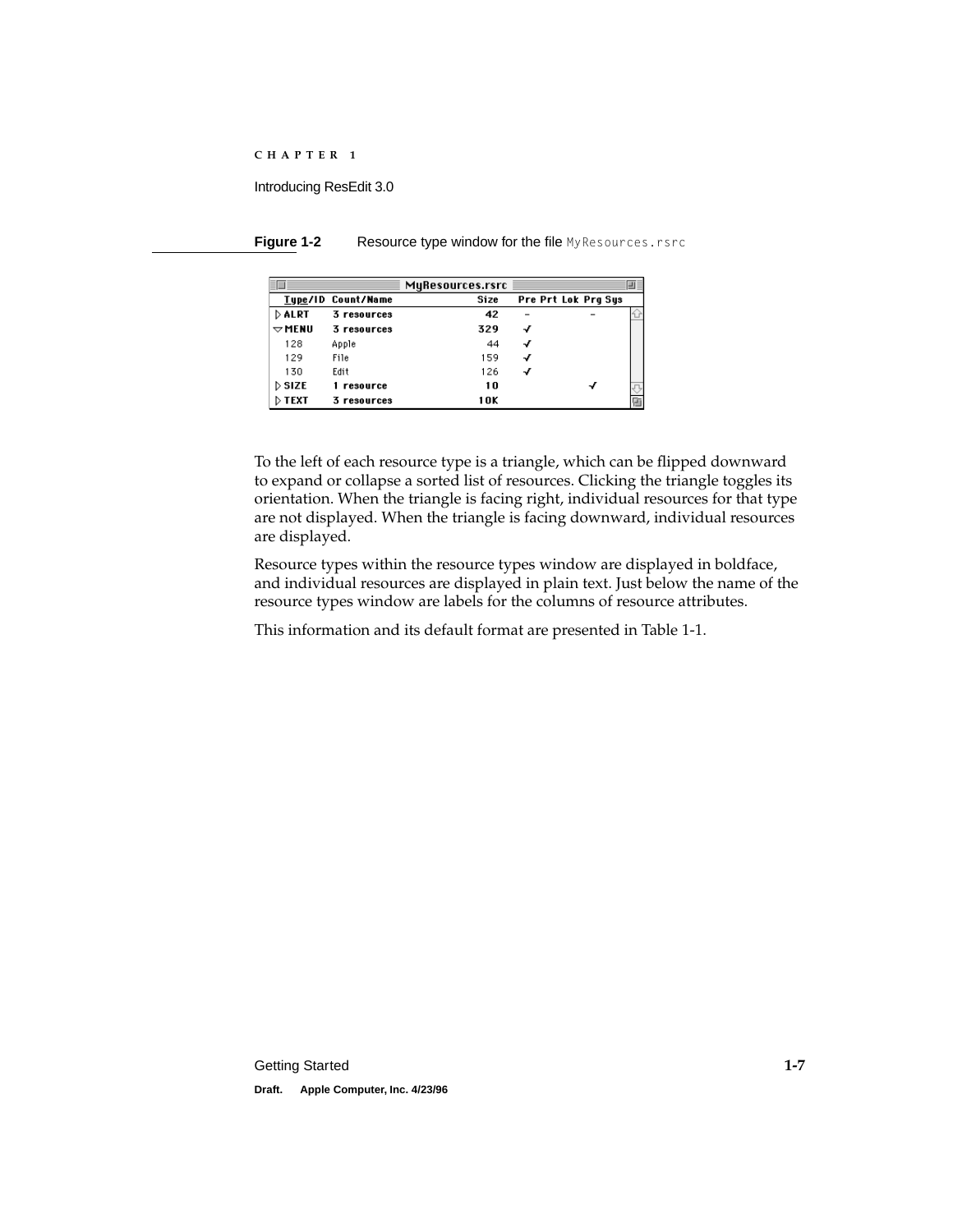| Table 1-1 | Displaying information in the resource type window |  |
|-----------|----------------------------------------------------|--|
|-----------|----------------------------------------------------|--|

<span id="page-9-0"></span>

| Column name   | <b>Description</b>                                                                                                                                                                                                                                                                  |
|---------------|-------------------------------------------------------------------------------------------------------------------------------------------------------------------------------------------------------------------------------------------------------------------------------------|
| Type          | Gives the resource type for the class of resources.                                                                                                                                                                                                                                 |
| ID            | Gives the resource ID of an individual resource.                                                                                                                                                                                                                                    |
| Count         | Gives the number (count) of individual resources contained within a<br>particular resource type.                                                                                                                                                                                    |
| Name          | Gives the resource name of each resource.                                                                                                                                                                                                                                           |
| Size          | For a resource type, gives the total size in bytes of all resources within it.<br>Also, the size in bytes for each individual resource.                                                                                                                                             |
| Flag settings | Give the flag settings currently chosen for each resource listed.                                                                                                                                                                                                                   |
| Pre           | Preload. Setting this attribute causes the Resource Manager to load the<br>resource into memory immediately after opening the resource file.                                                                                                                                        |
| Prt           | Protected. If this attribute is set, the Resource Manager can't change the<br>name or ID number of the resource, modify its contents, or remove the<br>resource from the file that contains it.                                                                                     |
| Lok           | Locked. If this attribute is set, the resource is locked in place in the heap<br>and can't be moved. Lok overrides the Purgeable attribute.                                                                                                                                         |
| Prg           | Purgeable. If this attribute is set, the resource can't be purged from memory<br>if more room is needed.                                                                                                                                                                            |
| Sys           | System heap. If this attribute is set, the resource is placed in the system<br>heap unless it is too large to fit. If it is too large, it is placed in the<br>application heap, as if the box were not checked. This attribute should not<br>be set for an application's resources. |

The Resource List Window 1

The resource list window [\(Figure 1-3\)](#page-10-0) displays a sorted list of each resource for a single given Resource Type. These resources can by sorted by resource ID, name, or size. Clicking on a column label selects the sort criteria.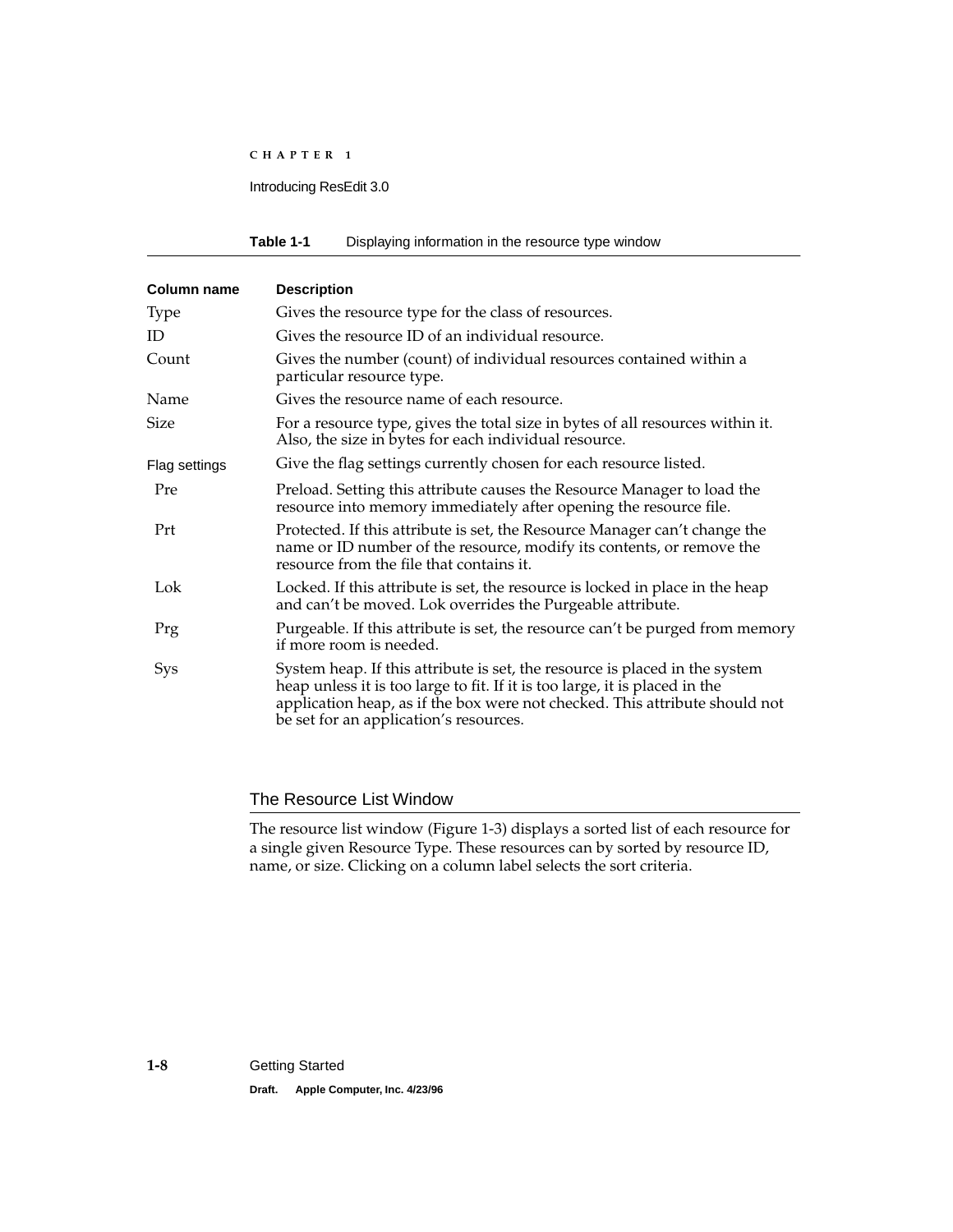#### <span id="page-10-0"></span>Figure 1-3 A resource list window

|                       |                    | MyResources.rsrc              |   |                            |    |
|-----------------------|--------------------|-------------------------------|---|----------------------------|----|
|                       | Type/ID Count/Name | Size                          |   | <b>Pre Prt Lok Prg Sys</b> |    |
| $\triangleright$ ALRT | 3 resources        | 42                            |   |                            |    |
| <b>D MENU</b>         | 3 resources        | 329                           | √ |                            |    |
| D SIZE                | -                  | . .                           |   |                            |    |
| $\triangleright$ TEX  |                    | 'ALRT's from MyResources.rsrc |   |                            | ⊒⊟ |
|                       | ID<br><b>Name</b>  | <b>Size</b>                   |   | <b>Pre Prt Lok Prg Sus</b> |    |
|                       | 1500               | 14                            |   |                            |    |
|                       | 1501               | 14                            |   |                            |    |
|                       | 1502               | 14                            |   |                            |    |
|                       |                    |                               |   |                            |    |
|                       |                    |                               |   |                            |    |
|                       |                    |                               |   |                            |    |

### A Resource Editor Window 1

A resource editor window ([Figure 1-4](#page-11-0)) allows you to manipulate the data contained in a single resource. Each resource type has a specific editor associated with it so that the data can be meaningfully presented and edited.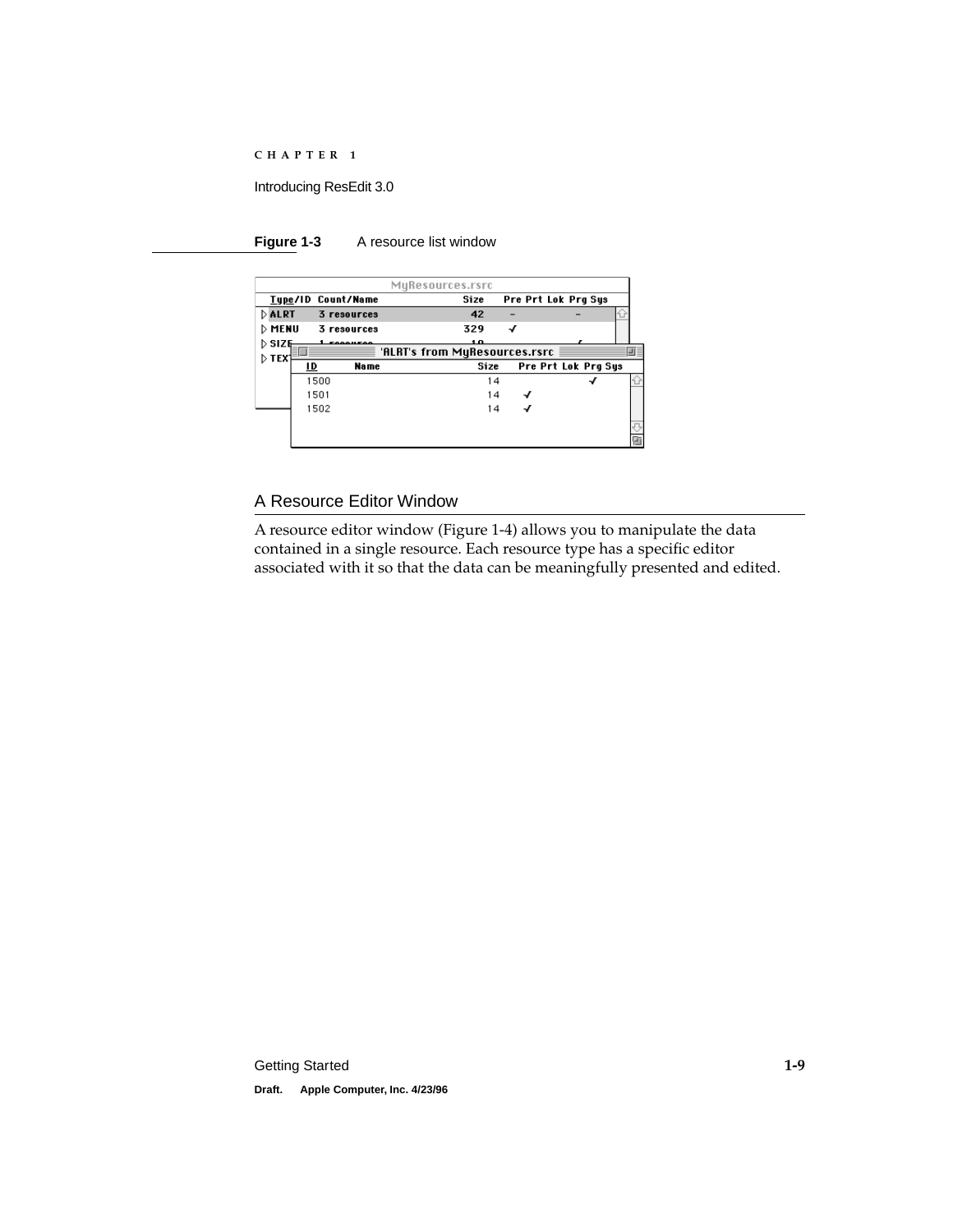#### **Figure 1-4** A resource editor window, open for editing

<span id="page-11-0"></span>

### **Managing Files**

This section tells you how to create, open, and edit files using ResEdit.

#### Creating a New File 1

Choose New from the File menu to create a new, untitled document, as shown in [Figure 1-5](#page-12-0).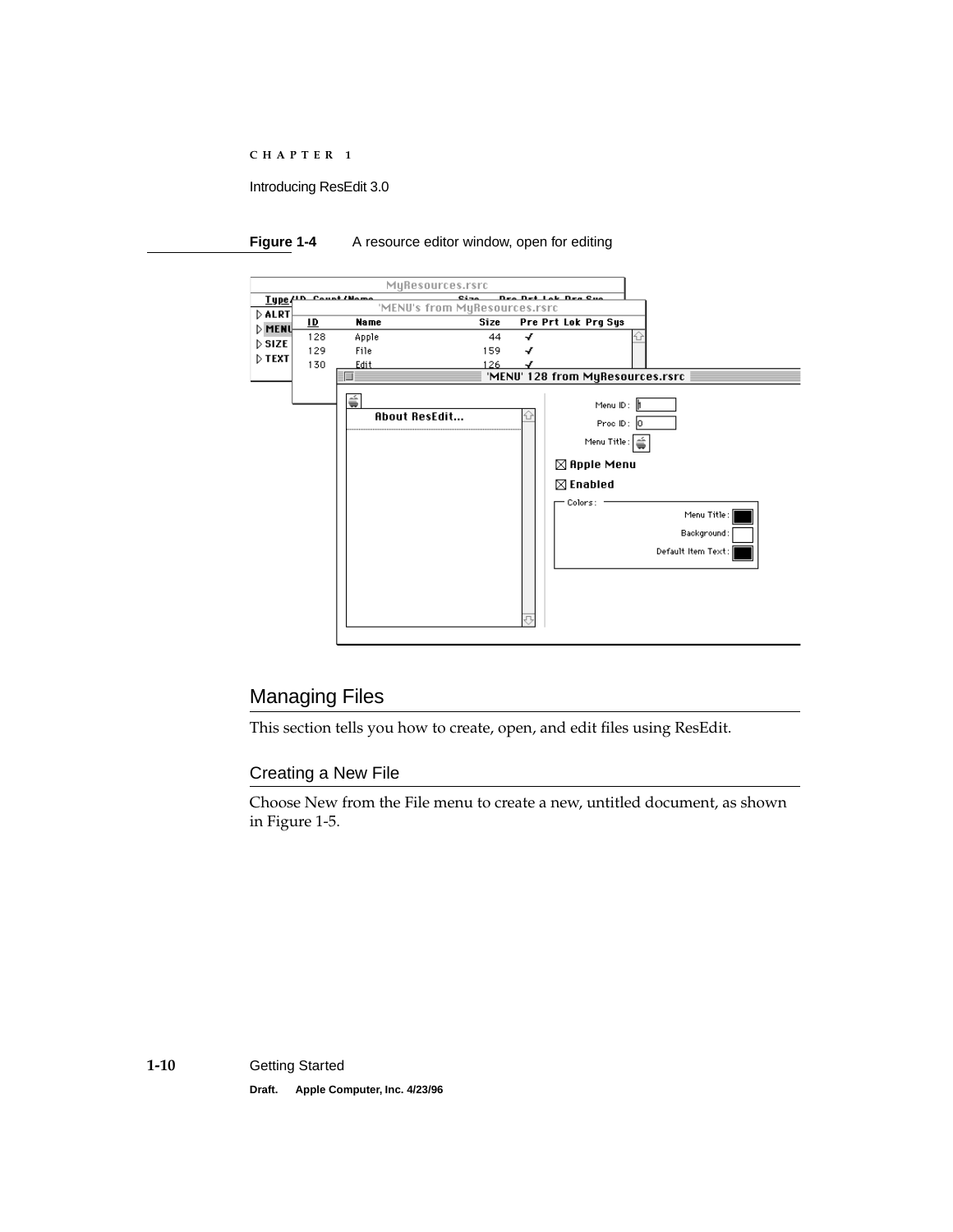<span id="page-12-0"></span>**Figure 1-5** A new, untitled document

|                           | Untitled    |  |                     |  |
|---------------------------|-------------|--|---------------------|--|
| <b>Type/ID Count/Name</b> | <b>Size</b> |  | Pre Prt Lok Prg Sys |  |
|                           |             |  |                     |  |
|                           |             |  |                     |  |
|                           |             |  |                     |  |
|                           |             |  |                     |  |
|                           |             |  |                     |  |
|                           |             |  |                     |  |

#### Opening a File 1

You can open a file with ResEdit in several ways:

- To open an existing file from within ResEdit, choose Open from the File menu and select the file you want to open.
- To open an existing file from within the Finder, drag the file on top of the ResEdit application.

To edit an existing resource, you simply choose Open from the File menu and then choose the file you want to open. The example shown here (Figure 1-6) is taken from a sample file titled MyResources.rsrc.

**Figure 1-6** An open resource file

|                       |                    | <b>MyResources.rsrc</b> |   |                            |   |  |
|-----------------------|--------------------|-------------------------|---|----------------------------|---|--|
|                       | Type/ID Count/Name | <b>Size</b>             |   | <b>Pre Prt Lok Prg Sus</b> |   |  |
| $\triangleright$ ALRT | 3 resources        | 42                      |   |                            |   |  |
| <b>DMENU</b>          | 3 resources        | 329                     | ↵ |                            |   |  |
| $\triangleright$ SIZE | 1 resource         | 10                      |   |                            | √ |  |
| $\triangleright$ TEXT | 3 resources        | 1 O K                   |   |                            |   |  |
|                       |                    |                         |   |                            |   |  |

#### Saving a File 1

To save the current file, choose Save or Save As from the File menu. Use Save As to save your file for the first time or to rename it.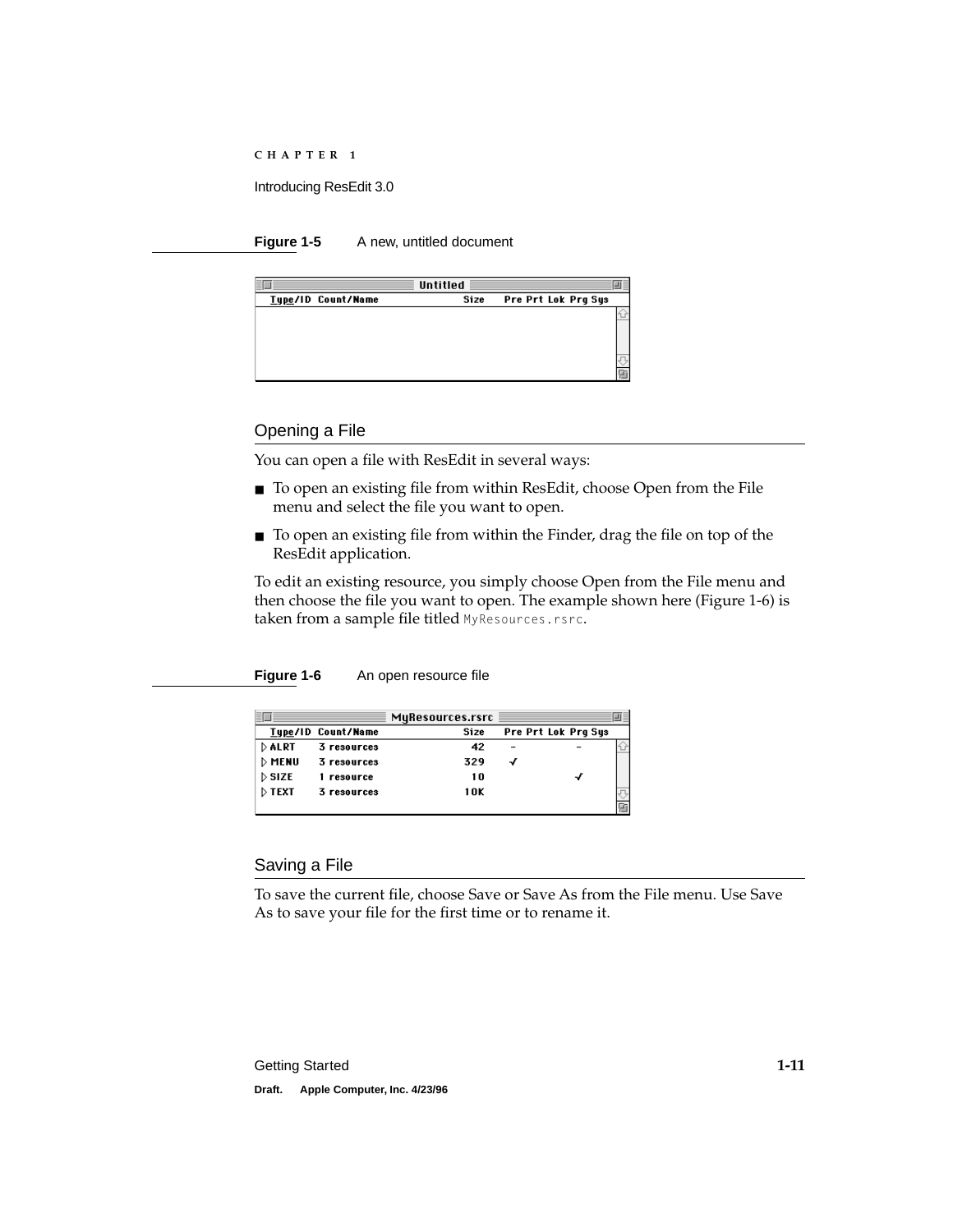### <span id="page-13-0"></span>Working With Resources

This section describes very simply how to create, delete, and select resources.

#### Creating Resources 1

To create a new resource, choose New Resource from the Resource menu. A dialog box appears, allowing you to enter the type of resource you want to create. Enter a four-character resource type into the dialog box and click OK to bring up a resource editor window. Which editor is invoked depends upon the particular resource type you've created.

When you have finished editing the resource, you can close the window.

#### Deleting Resources 1

An individual resource can be deleted by selecting it and either pressing the Delete key or choosing Clear from the Edit menu.

#### Selecting Resources 1

ResEdit supports selection of more than one resource at a time. This design lets you perform edit operations (such as Copy or Clear) easily on sets of resources.

The Shift and Command keys provide different behaviors of multiple selection. The Shift key lets you select adjacent resources. The Command key lets you select and deselect individual resources.

From the resource types window you can select any number of resources or types. Selecting a resource type is a simple way of selecting all the resources within that type.

#### Performing a Drag-and-Drop Operation 1

ResEdit supports drag and drop for convenient manipulation of resources. For example, you can drag the currently selected resources to copy them to a second open resource file. You can also create a Finder Clipping file for future access to commonly used resources.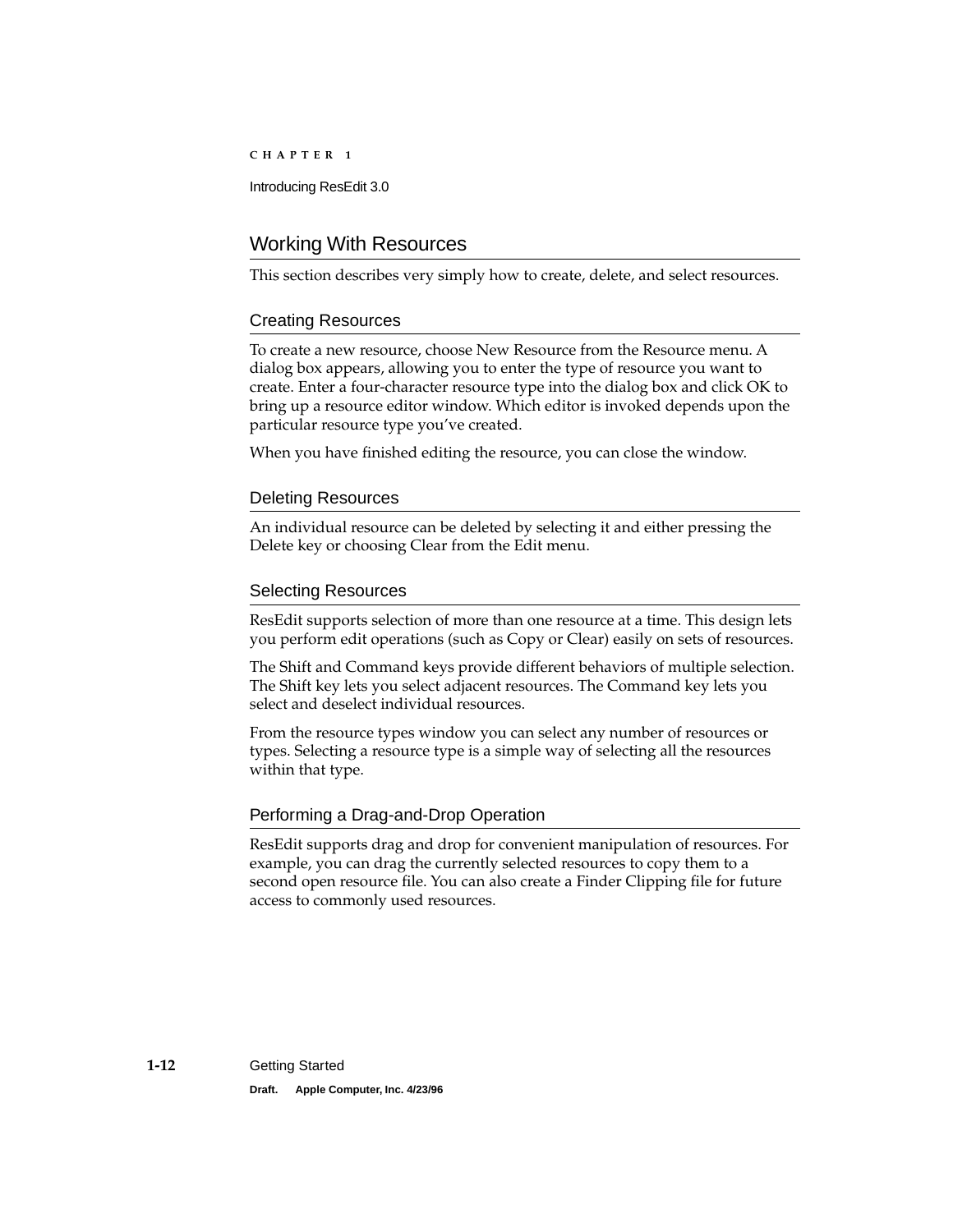### <span id="page-14-0"></span>Editing Resources 1

In ResEdit you can edit resource attributes and resources. This section shows you how.

#### Editing Resource Attributes 1

Attributes such as resource ID, name, and each of the five flags (Pre, Prt, Lok, Prg, and Sys) can be edited in place in both the resource type window and the resource list window. To edit an attribute, click once to select a resource. Then click once again on the desired attribute to be edited. A text edit box will appear around the attribute, which you can now edit. This is shown in Figure 1-7.

| Figure 1-7 | Editing the resource name for 'MENU' 128 |  |  |
|------------|------------------------------------------|--|--|
|------------|------------------------------------------|--|--|

|                       |                    | MyResources.rsrc |   |                            |   | 凹目 |
|-----------------------|--------------------|------------------|---|----------------------------|---|----|
|                       | Type/ID Count/Name | Size             |   | <b>Pre Prt Lok Prg Sus</b> |   |    |
| $\triangleright$ ALRT | 3 resources        | 42               |   |                            |   |    |
| $\sim$ MENU           | 3 resources        | 329              | √ |                            |   |    |
| 128                   | Apple              | 44               | √ |                            |   |    |
| 129                   | File               | 159              |   |                            |   |    |
| 130                   | Edit               | 126              |   |                            |   |    |
| $\triangleright$ SIZE | 1 resource         | 10               |   |                            | √ |    |
| TEXT                  | 3 resources        | 1 O K            |   |                            |   |    |

#### Editing a Resource 1

Resources are edited by invoking an editor on them. Editors can be invoked from either the resource type window or the resource list window. To invoke the editor specific to the chosen resource, either double-click an individual resource or select the resource and choose Open Selection from the Resource menu. A resource editor window appears. You can manipulate the resource data within this box.

#### Setting Preferences

This section to be completed in a future release.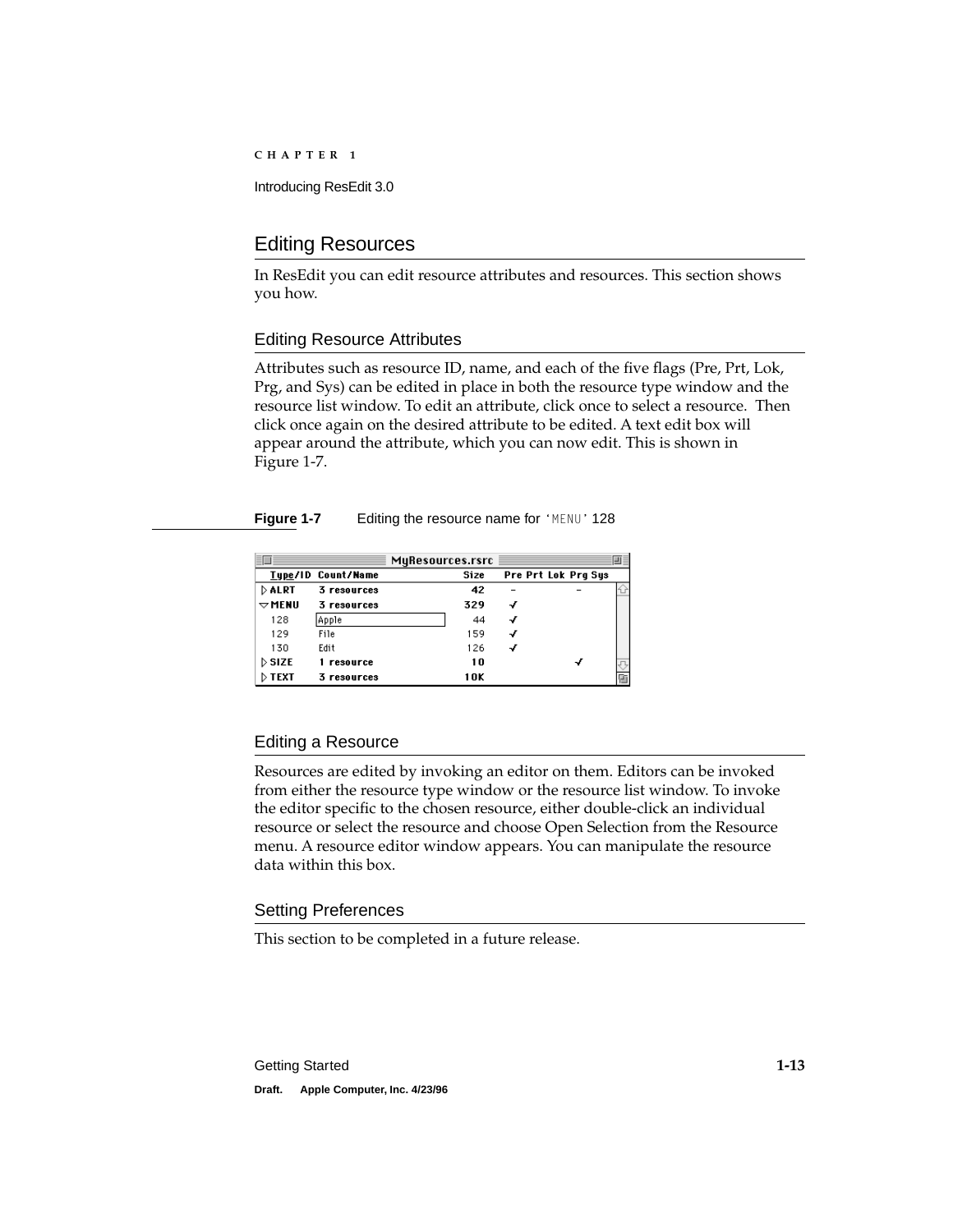Introducing ResEdit 3.0

In this chapter you've learned how to get started using ResEdit so that you can port your applications to Mac OS 8. In the next chapter you learn the basic menu commands.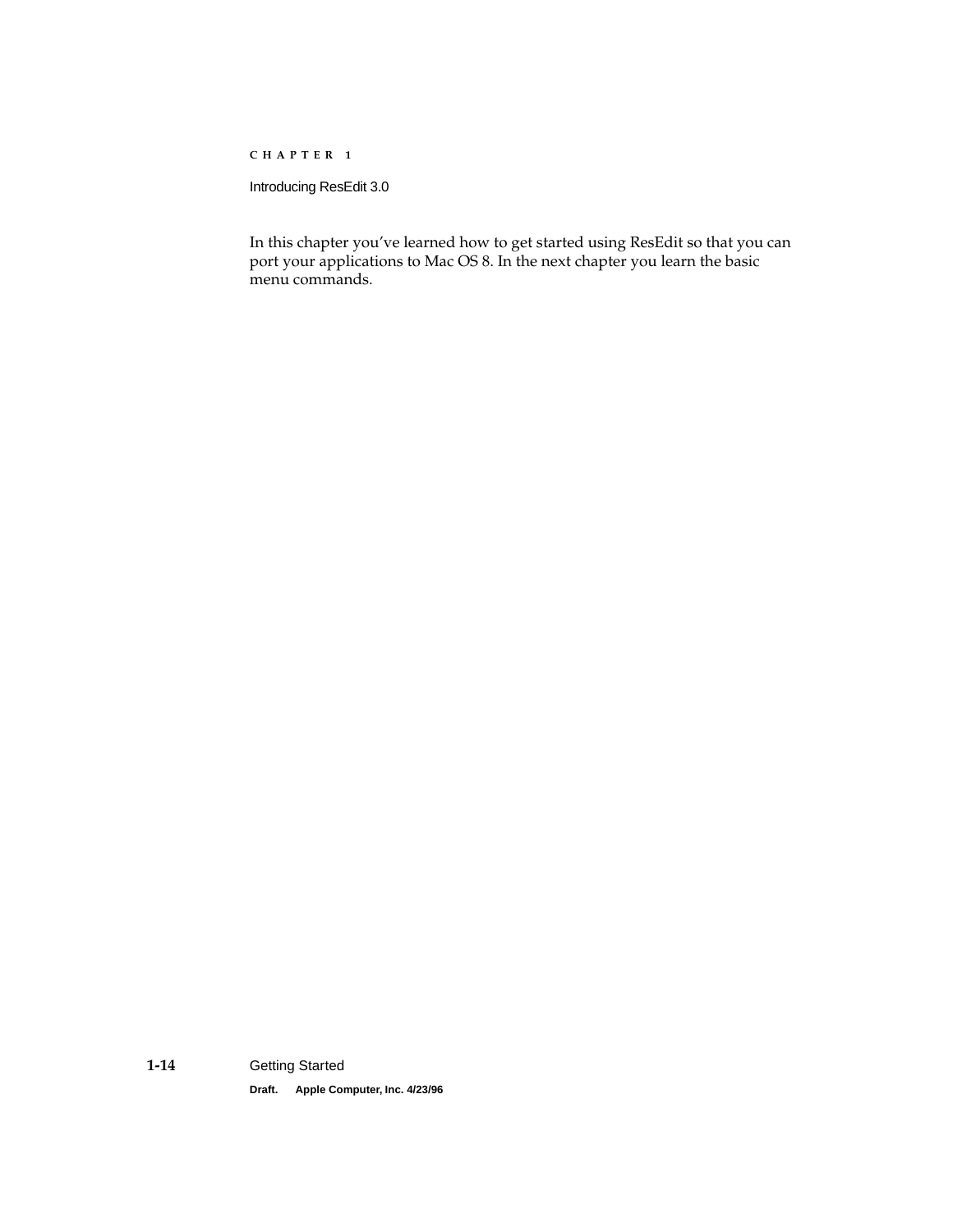# **Contents**

[The File Menu 2-3](#page-18-0) [The Edit Menu 2-4](#page-19-0) [The Resource Menu 2-5](#page-20-0) [The View Menu 2-7](#page-22-0) [The Window Menu 2-7](#page-22-0)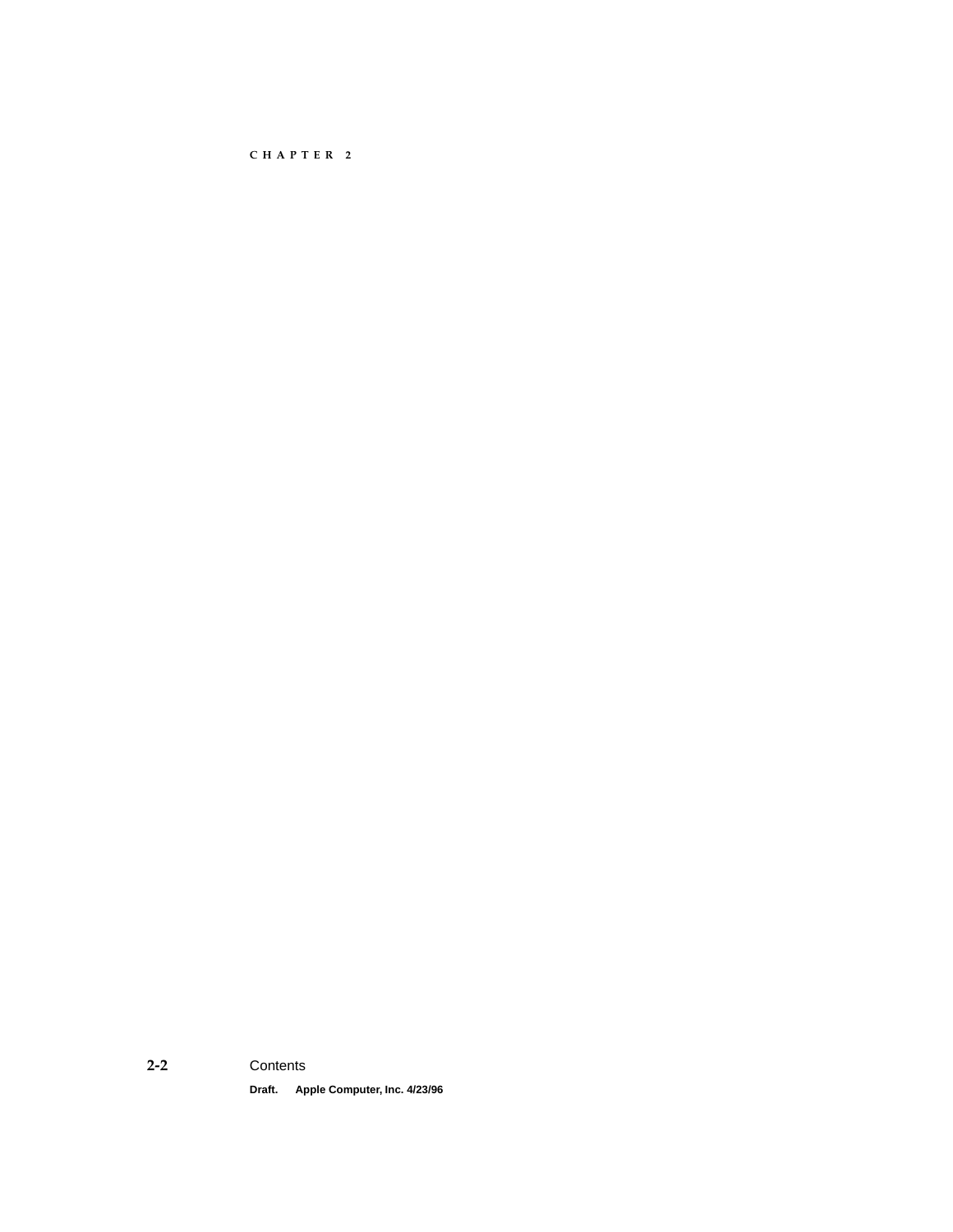<span id="page-18-0"></span>The Menus

This chapter describes the five main menus of ResEdit: File, Edit, Resource, Window, and View. Discussion of several of the ResEdit menu items has been deferred until later developer releases.

# The File Menu

The File menu contains the standard commands used in most applications, as you can see in Figure 2-1.

**Figure 2-1** The File Menu

| File        |    |
|-------------|----|
| New         | ЖN |
| Open        | жn |
| Close       | жш |
| Saue        | ЖS |
| Save As     |    |
| Revert      |    |
| Preferences |    |
| Ouit        | ж0 |

Here's how the commands for this menu act:

| <b>New</b> | Brings up a main document window named "Untitled".                                                                                          |
|------------|---------------------------------------------------------------------------------------------------------------------------------------------|
| Open       | Brings up a dialog box. From it, you select the file you<br>want to open.                                                                   |
| Close      | Closes the currently active window.                                                                                                         |
| Save       | Saves the currently active file. This item is dimmed if no<br>changes have been made to it.                                                 |
| Save As    | Brings up a dialog box in which you can enter a filename<br>to save the current file you're editing to.                                     |
| Revert     | Restores the currently active file, if there is one, to the last<br>version you saved. This item is dimmed if no changes have<br>been made. |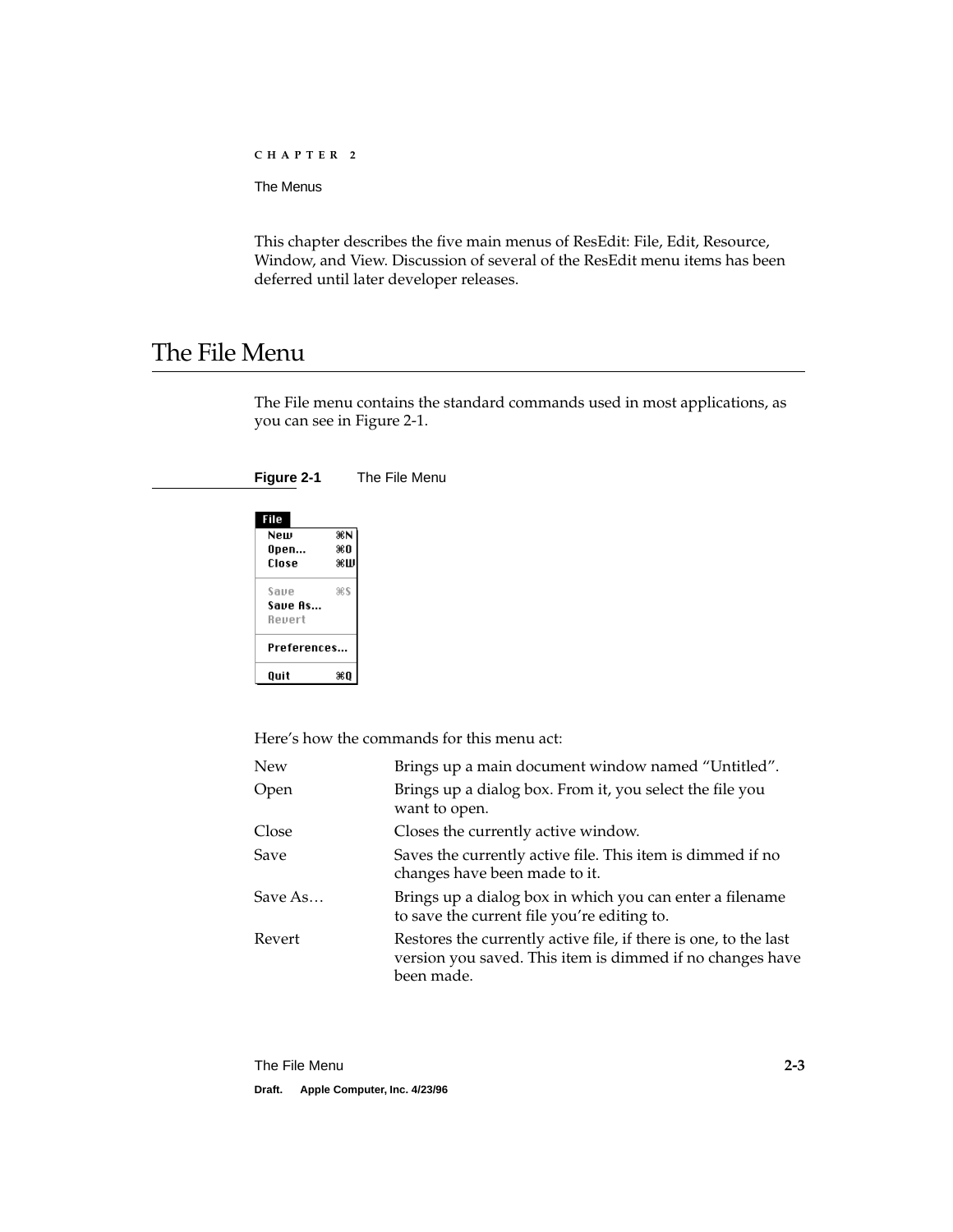<span id="page-19-0"></span>

| CHAPTER 2   |                                                                                                                                                                                                                                                                                                                                      |
|-------------|--------------------------------------------------------------------------------------------------------------------------------------------------------------------------------------------------------------------------------------------------------------------------------------------------------------------------------------|
| The Menus   |                                                                                                                                                                                                                                                                                                                                      |
| Preferences | Brings up a dialog box (Figure 2-2) that lets you specify<br>how to work with the resource editor. You can choose such<br>things as whether the application should confirm certain<br>operations with you before carrying them out. You can also<br>choose fonts for displaying edit text, static text, and<br>hexadecimal notation. |
| Ouit        | Quits the ResEdit application.                                                                                                                                                                                                                                                                                                       |
|             |                                                                                                                                                                                                                                                                                                                                      |

#### **Figure 2-2** The Preferences dialog box

| <b>Preferences</b>                                                                                                                                       |             |                                                                |        |                                           |
|----------------------------------------------------------------------------------------------------------------------------------------------------------|-------------|----------------------------------------------------------------|--------|-------------------------------------------|
| When pasting or dragging:                                                                                                                                |             | Ask Me Each Time                                               |        |                                           |
| When copying or deleting:                                                                                                                                |             | <b>Ask Me Fach Time</b><br><b>Include Referenced Resources</b> |        |                                           |
| When dragging:                                                                                                                                           |             |                                                                |        | <b>Don't Include Referenced Resources</b> |
| When Opening Components:                                                                                                                                 |             | Ask Me Each Time                                               |        |                                           |
| Misc:<br>$\boxtimes$ Display Open Dialog at Startup<br>$\boxtimes$ Use Smart Quotes<br>$\boxtimes$ Warn Me Before Creating Component Resources<br>Fonts: |             |                                                                |        |                                           |
| <b>Fdit Text:</b>                                                                                                                                        | Sample Text |                                                                | Set    |                                           |
| <b>Static Text:</b>                                                                                                                                      | Sample Text |                                                                | Set    |                                           |
| Нен:                                                                                                                                                     | 0000 ABCD   |                                                                | Set    |                                           |
|                                                                                                                                                          |             |                                                                | Cancel | ΠK                                        |

# The Edit Menu

The Edit menu contains the standard editing commands used in most applications, as you can see in [Figure 2-3](#page-20-0).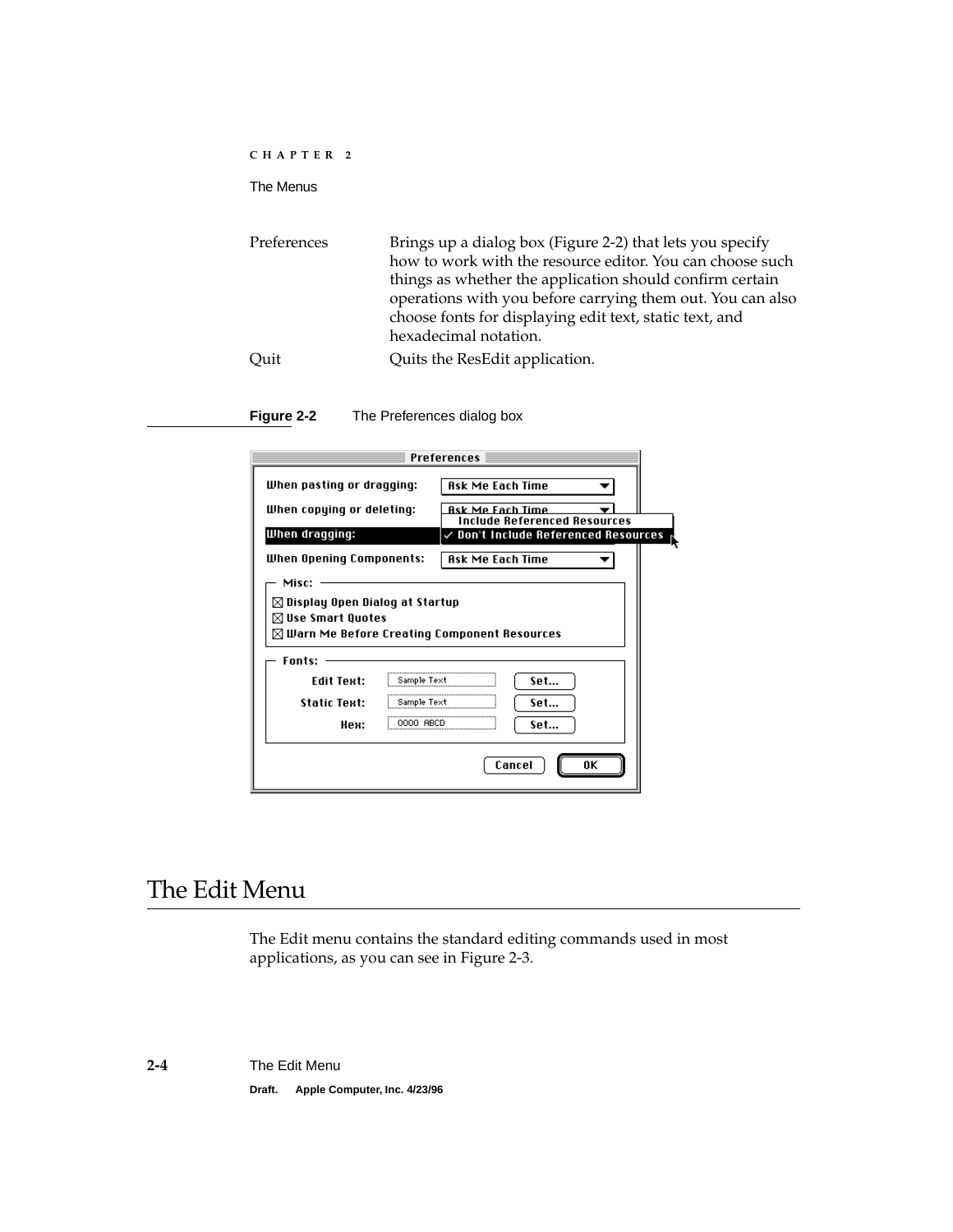<span id="page-20-0"></span>**Figure 2-3** The Edit menu

### Edit

| llndn      | $*7$ |
|------------|------|
| Cut        | жH   |
| Copy       | жC   |
| Paste      | жIJ  |
| Clear      |      |
| Select All | ЖA   |

When a resource type window is active, the Edit menu commands have the following effects:

| Undo/Redo  | Undoes or redoes your last command.                                   |
|------------|-----------------------------------------------------------------------|
| Cut        | Removes selection to the Clipboard.                                   |
| Copy       | Copies selection to the Clipboard.                                    |
| Paste      | Copies the previously cut resources into the resource type<br>window. |
| Clear      | Removes selection.                                                    |
| Select All | Selects all items at the current level.                               |
|            |                                                                       |

# The Resource Menu

The Resource menu ([Figure 2-4](#page-21-0)) provides the commands appropriate for the frontmost window.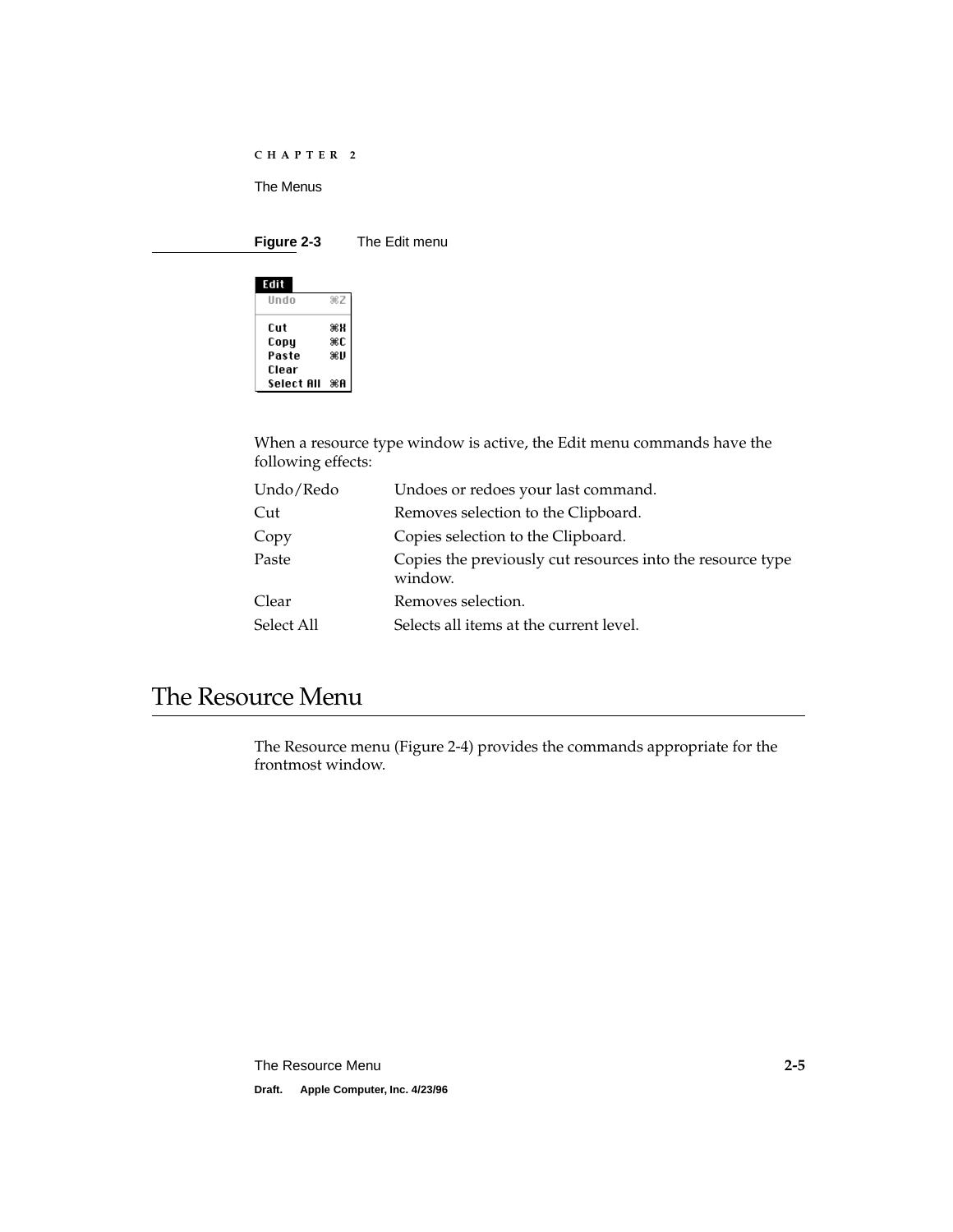#### <span id="page-21-0"></span>**Figure 2-4** The Resource menu

| Resource                            |    |
|-------------------------------------|----|
| New Resource<br>Open Selection      | ЖR |
| Open Using Hex Editor               |    |
| Revert Resource(s)                  |    |
| New List Entry<br>Delete List Entry | ЖK |
| <b>Convert TMPL(s)</b>              |    |

The Resource menu commands have the following effects:

| New Resource          | Creates a new resource of a specified type.                                                                                                                                                                                           |
|-----------------------|---------------------------------------------------------------------------------------------------------------------------------------------------------------------------------------------------------------------------------------|
| Open Selection        | Where applicable, this command opens the item you have<br>selected in the currently active window. If the item you<br>have selected can't be opened, this command is dimmed.                                                          |
| Open Using Hex Editor |                                                                                                                                                                                                                                       |
|                       | Where applicable, this command opens the item you have<br>selected in the currently active window and shows the<br>information in hexadecimal notation. If this information<br>can't be shown in hexadecimal, this command is dimmed. |
| Revert Resource(s)    |                                                                                                                                                                                                                                       |
|                       | Restores the resources to their last saved state. If you have<br>made changes in individual resources of the selected type<br>since you last saved the file, you can undo those changes at<br>this point.                             |
| New List Entry        | Creates a new entry in the active resource list.                                                                                                                                                                                      |
| Delete List Entry     | Deletes selected entry from the active resource list.                                                                                                                                                                                 |
| Convert TMPL(s)       | To be described in a later release.                                                                                                                                                                                                   |
| Duplicate             | (not shown in figure) Copies a selected resource and gives<br>it a unique resource ID starting with number 128.                                                                                                                       |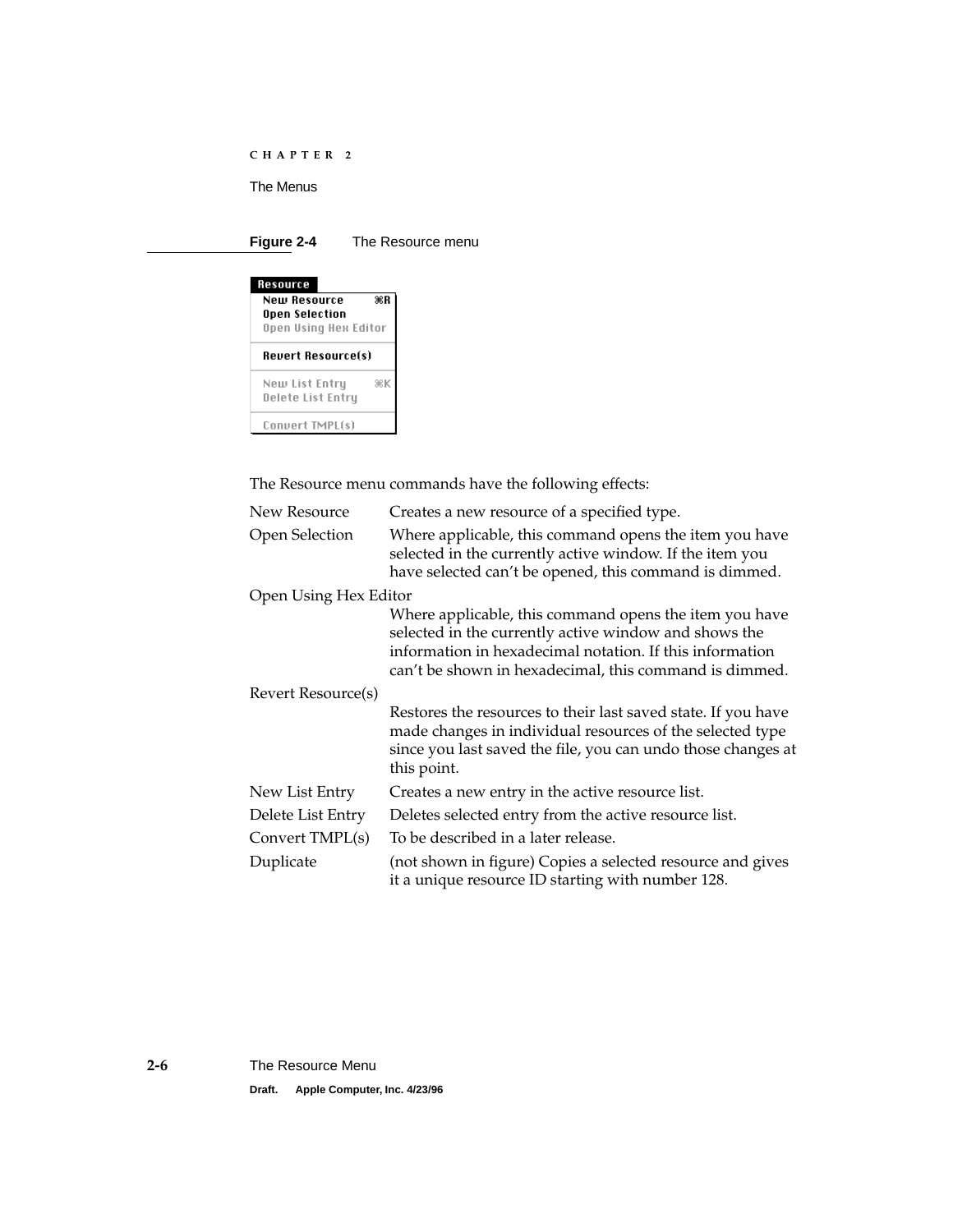# <span id="page-22-0"></span>The View Menu 2

The View menu (Figure 2-5) lets you change the sort order of the resources in the resource list window.

#### **Figure 2-5** The View menu and an open resource list window

| View           |                                     |             |             |   |  |                            |   |
|----------------|-------------------------------------|-------------|-------------|---|--|----------------------------|---|
| ∠By 10         | 'MENU's from MyResources.rsrc<br>ΞI |             |             |   |  | ॻ⋾                         |   |
| <b>By Name</b> | ۱D                                  | <b>Name</b> | <b>Size</b> |   |  | <b>Pre Prt Lok Prg Sus</b> |   |
| <b>By Size</b> | 128                                 | Apple       | 44          | √ |  |                            |   |
| <b>By Data</b> | 129                                 | File        | 159         | √ |  |                            |   |
|                | 130                                 | Edit        | 126         | √ |  |                            |   |
|                |                                     |             |             |   |  |                            |   |
|                |                                     |             |             |   |  |                            | 喕 |

The menu items have the following effects:

| By ID-  | Sorts the resources by ID.           |
|---------|--------------------------------------|
| By Name | Sorts the resources by name.         |
| By Size | Sorts the resources by size.         |
| By Data | To be filled in for a later release. |

# The Window Menu 2

The Window menu lists the windows that are currently open. The active window is indicated by a checkmark.

[Figure 2-6](#page-23-0) shows a Window menu listing four open windows. The checkmark next to the window titled "'ALRT' 1500 from MyResources.rsrc" indicates that this window is currently active.

Selecting a window from this menu will activate that window, making it frontmost.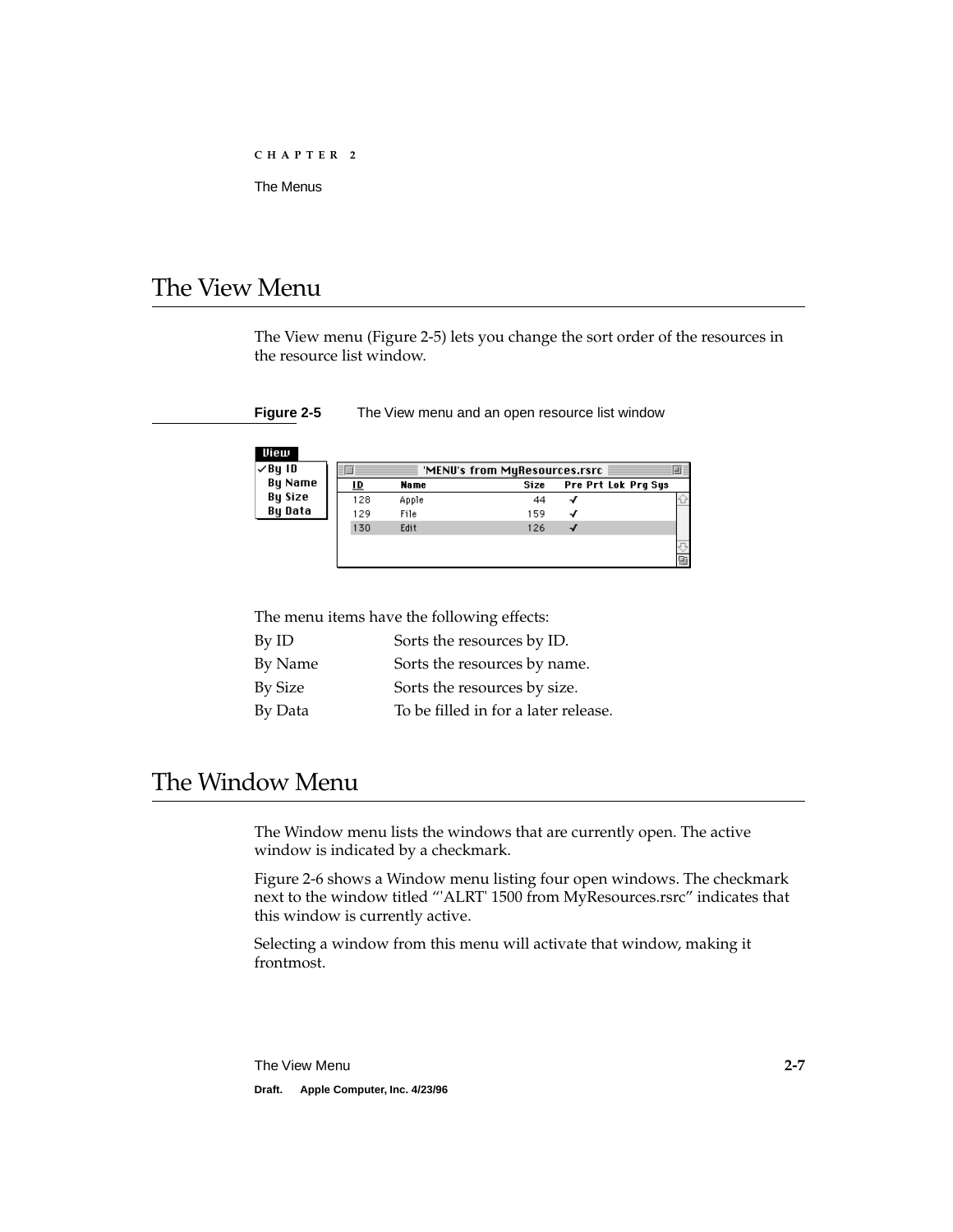**Figure 2-6** The Window menu and four open files of the resource editor

<span id="page-23-0"></span>

There is one command in the Window menu:

Rotate Windows Activates the window that follows the currently active window.